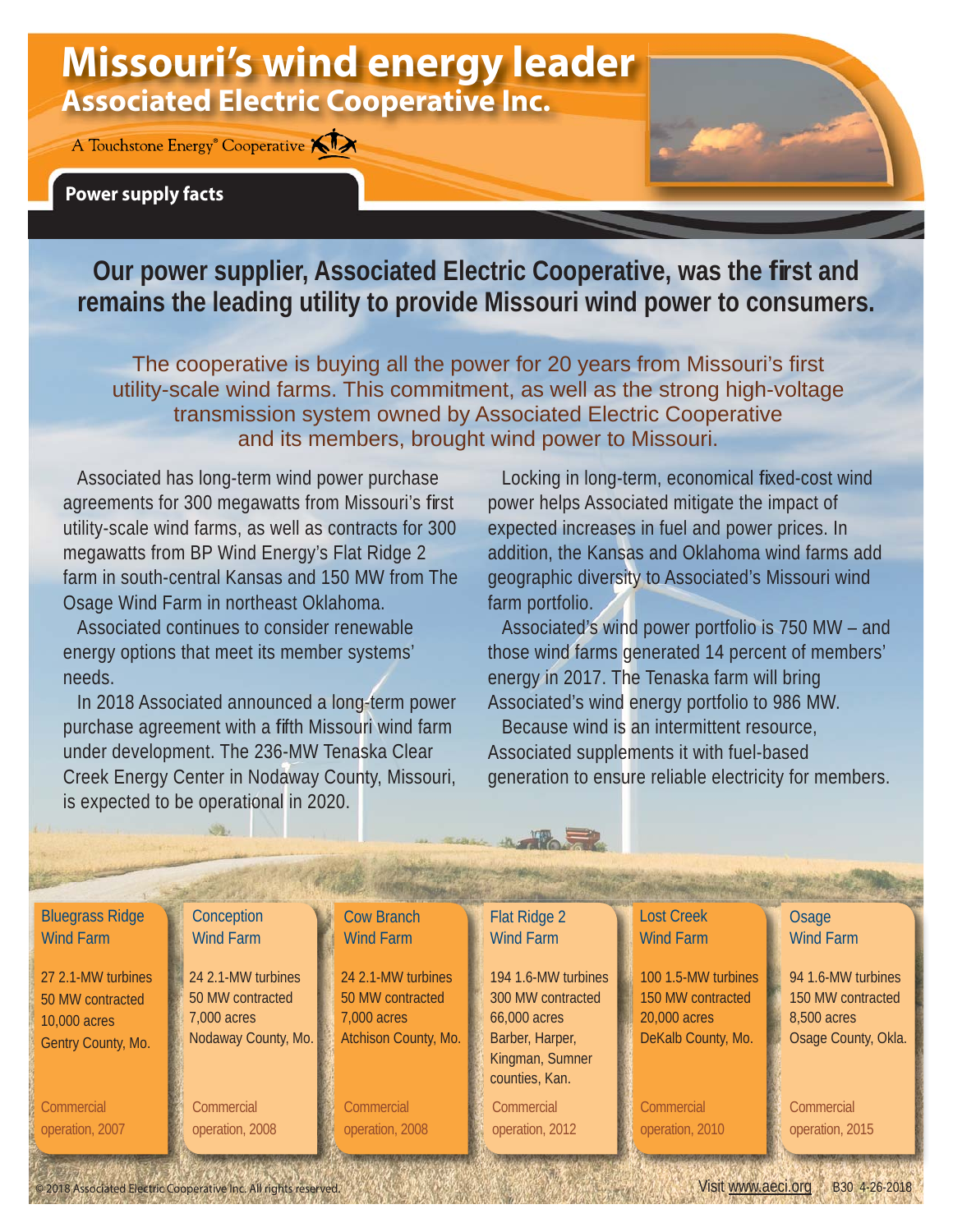# **Missouri's wind energy leader Associated Electric Cooperative Inc.**

A Touchstone Energy<sup>®</sup> Cooperative **KIX** 

### **Power supply facts**

Our power supplier, Associated Electric Cooperative, generates electricity for six regional and 51 local electric cooperatives in Missouri, southeast Iowa and northeast Oklahoma that serve about 910,000 households, farms and businesses.

Although member cooperatives relied on coal-based power plants to provide most of their electricity in 2017, wind energy from six wind farms also supplied some of those energy needs.

Wind energy is part of a mix of resources, including the Take Control & Save energy efficiency program, hydropower, coal and gas, Associated uses to supply reliable and affordable electricity for members.